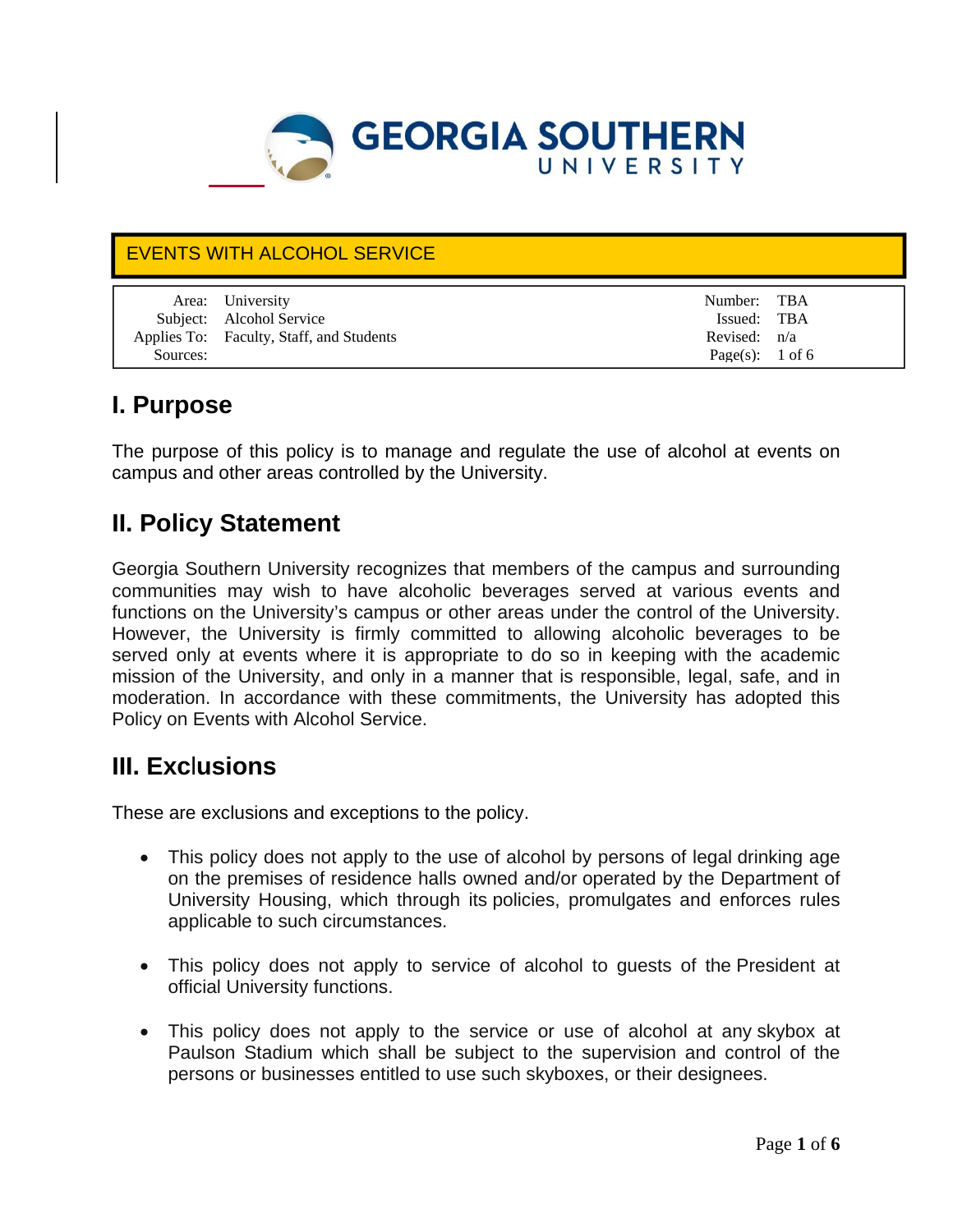• This policy does not apply to the service or use of alcohol in the Paulson Stadium parking lot and other campus parking lots used for "tailgating" activities before and/or after official University (NCAA sanctioned) sporting events which shall be subject to the supervision and control of the persons hosting any gatherings there.

### **IV. Procedures**

- 1. All activities relating to the use of alcohol shall comply with all applicable local, state and/or federal laws.
- 2. No alcohol may be served or used by any person at any time on the campus of the University, or in any area under the control of the University, except as provided in this policy.
- 3. Notwithstanding any other provision of this policy, no alcohol may be served or used by any person at any time on the campus of the University, or in any area under the control of the University, in any manner that violates local, state or federal law.
- 4. The issuance of an Alcohol Service Permit (attached) is at the discretion of the appropriate Vice President (or person designated by the Vice President), who shall consider all relevant circumstances, including but not limited to those listed in this policy. No organization, group, or individual has the right to serve alcohol on campus. Rather, an Alcohol Service Permit is a privilege.
- 5. This policy applies to all areas under the control of Georgia Southern University, whether such areas are owned or leased. This policy also applies to any location which is rented or reserved by persons acting on behalf of the University, such as hotels or banquet halls used for University events.
- 6. All venues which host or allow alcohol service events must provide a staff member who will serve as the Event Manager. This person will be the representative of the Department or campus entity responsible for the event location and will be listed as such on the Alcohol Service Form. He/she must be present during the entire event and will ensure that all University and location specific policies, guidelines, and procedures are followed.
- 7. Provided that an Alcohol Service Permit is first obtained from the appropriate Vice President (or person designated by that Vice President), the service and use of alcohol is permitted in areas temporarily rented, licensed, or occupied by the University pursuant to contract.
- 8. Campus departments and organizations or off-campus groups or organizations must obtain an Alcohol Service Permit by applying to the Vice President (or the person designated by that Vice President) in charge of the area in which the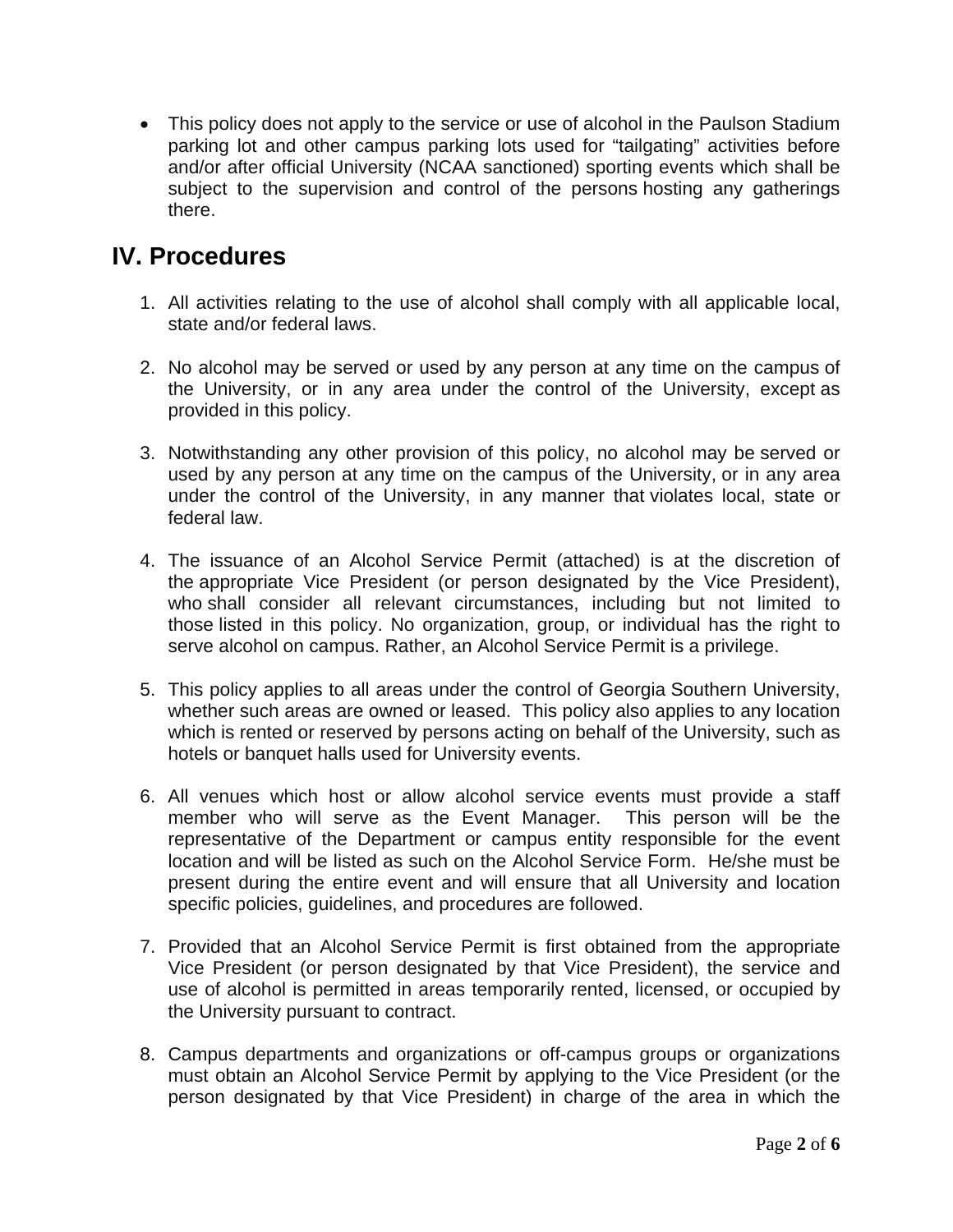event is to occur. Applications must be made on the Alcohol Service Permit form attached to this policy, and all information must be provided. The Vice President shall determine whether it is in the best interest of the University for the event to occur and whether to impose any special restrictions thereupon.

## **A. Event Security**

Each event will be handled on a case-by-case basis to determine what level of security is needed, if any. The final determination rests with the appropriate Vice President/designee. The Vice President may make a determination that the event does not require security. If security is required, the number of officers needed to work the event will be determined by University Police. Staffing is based on several factors to include the type of event, location, times, number of attendees, age of attendees\*, etc. Event sponsors will be responsible for all costs for security staffing and any other costs/fees as required.

Understanding that all events will not require security staffing and those that do may not require the same level of staffing, there are three levels of security staffing available to the appropriate Vice President.

Level 1 No security staffing needed

### Level 2

Officer(s) will not be assigned to staff the event. However, University police, or other security as approved by the appropriate Vice President, will monitor the event and perform random checks of the venue throughout the event to insure policy compliance.

#### Level 3

Officer(s) will be assigned to staff the event. The officer(s) will be present for the duration of the event and will assist catering staff with any issues that may develop.

\*Due to the opportunity for abuse, it is highly recommended that alcohol service events having attendees under the age of 21 be designated as level 2 or level 3 events.

University employees working events must be mindful to address and/or report all policy violations to the appropriate manager no matter what level the event. It is imperative that all problems/issues are addressed immediately. If the incident requires a police response, notify the officer working the event. If an officer is not present, the Event Manager should immediately contact University Police, or the local police agency having jurisdictional authority over the event location and report the incident.

# **B. Prohibited Activities**

1. No kegs are permitted under any circumstances.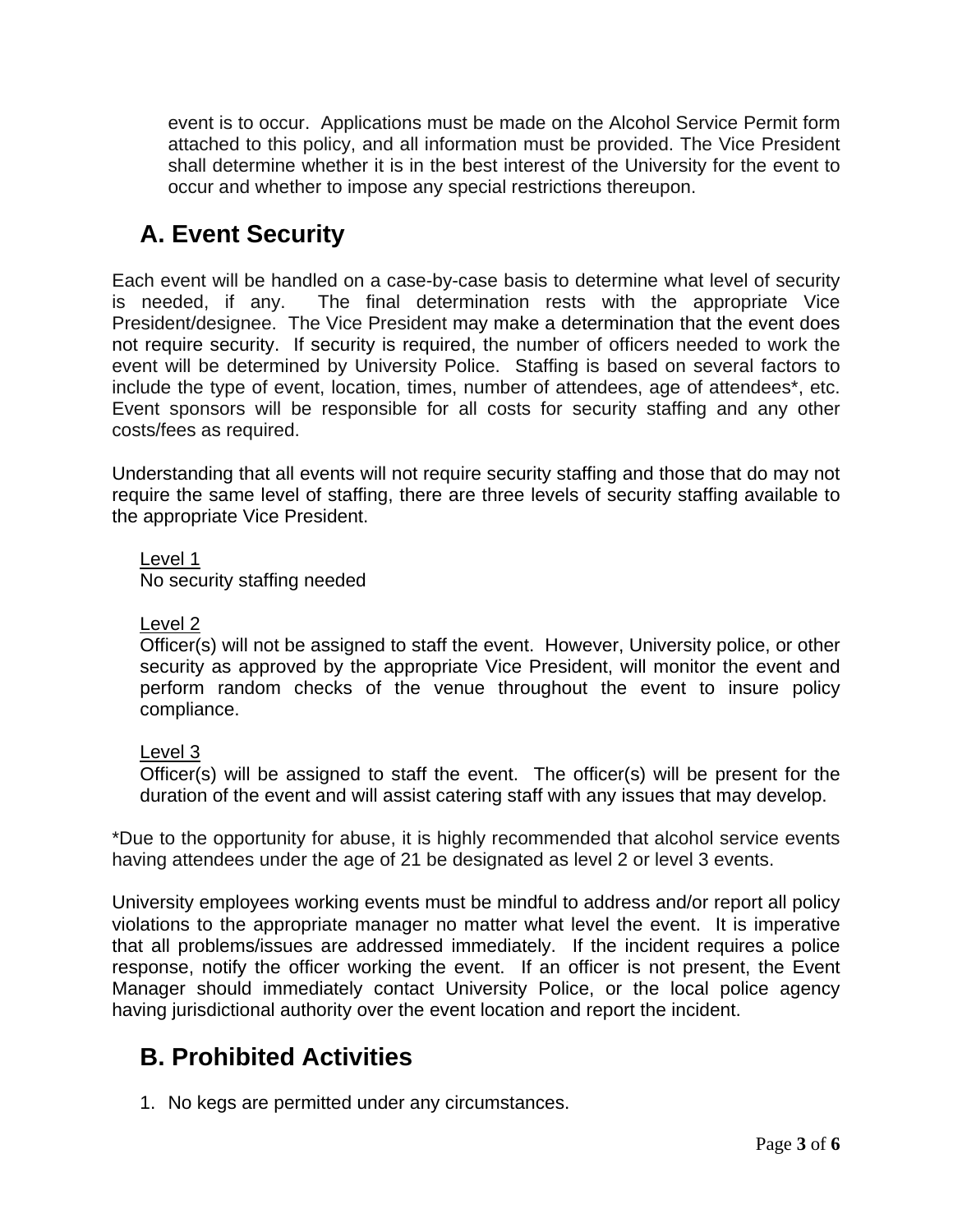2. No drinking games or other activities that promote excessive use of alcohol are permitted.

## **C. Event Guidelines**

- 1. The attached form shall be used for all events where alcohol will be served. The form must be completed and submitted to the appropriate Vice President/designee at the same time the event venue is booked. A minimum of two weeks' (14 days') notice is required to provide ample time for scheduling security and other special restrictions (if necessary). Exceptions may be allowed by the approval of the appropriate Vice President/designee; however, these should be the exception not the rule.
- 2. The customer must identify one person who will be in charge of the event. This person will be responsible for complying with this policy and operating as the organization/sponsor's agent. This person must complete and sign the Alcohol Service Permit form no later than 14 days prior to the event. This person must also agree to be present at the event venue during the entire event and may not consume alcohol.
- 3. All bar service personnel must be trained in the safe and responsible service of alcohol. Georgia Southern University Catering will provide bar service personnel for all on-campus events as well as any event utilizing their services. No alcohol can be brought into the event.
- 4. No person shall be served alcohol if he/she is judged to be intoxicated by any bartender, waiter, or the designated responsible person.
- 5. Appropriate amounts of non-alcoholic beverages and food shall be provided. The customer/event sponsor is responsible for scheduling and paying for nonalcoholic beverages and food through Catering Services.
- 6. No advertisements used to promote the event, whether printed or broadcast, shall promote the irresponsible use of alcohol in any manner.
- 7. Alcohol consumption/possession must be restricted to the area reserved for the event.
- 8. No person shall be served alcohol until they have provided the server with an approved picture identification proving they are 21 years of age or older.
- 9. Only the customer is allowed to remove surplus alcohol from the premises at the end of the event. Any alcohol left with Georgia Southern Catering over 48 hours will be discarded.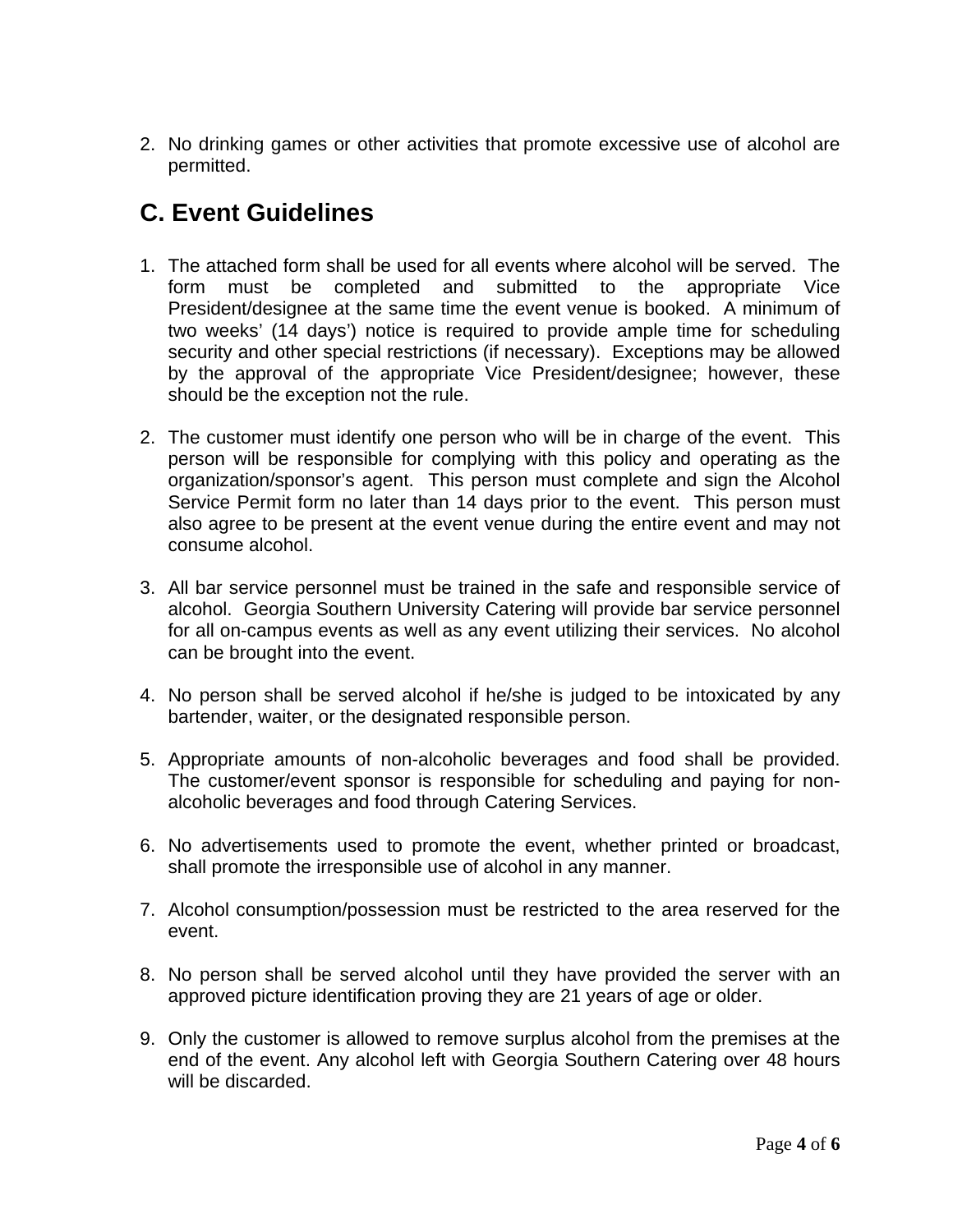- 10. The Catering Manager and/or the Event Manager have the authority to stop alcohol service at any time.
- 11. It is recommended that each location that hosts events where alcohol may be served, compile a set of guidelines to govern events at that specific location. These location specific guidelines should be posted on the applicable University Department's web site and be accessible to the public.